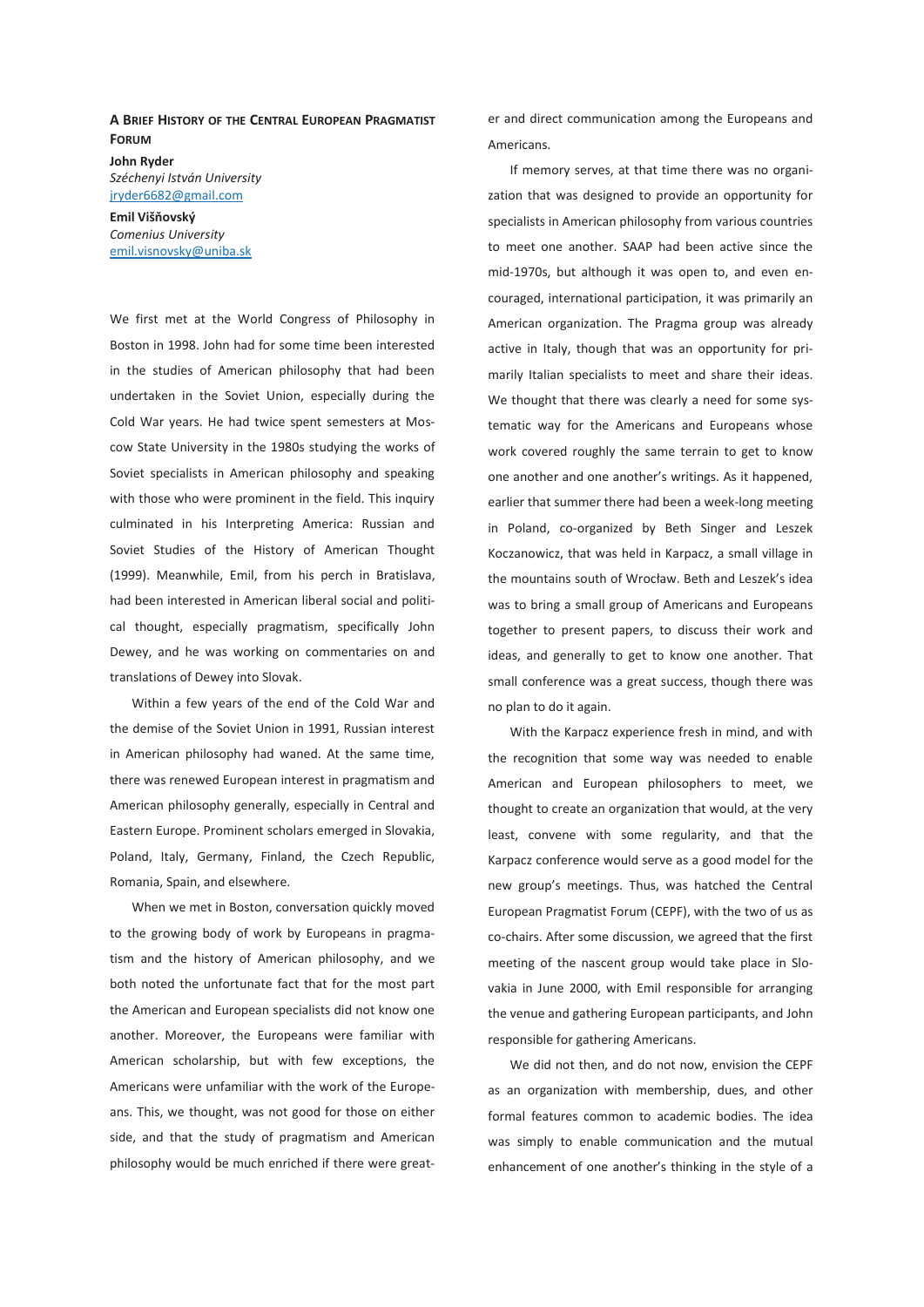"summer school." To make this possible, we made several decisions that have remained in place since 2000. The first is that CEPF meetings will be intensive, weeklong affairs, with an equal number of Europeans and Americans attending; at the meetings all participants will be expected to participate throughout, all sessions will be plenary, and each participant will make a presentation; this structure necessitated that there can be no more than 30 participants at any given meeting; and because of the time commitment expected of participants, the CEPF would meet every second year, rather than annually. We also decided that because we were not building a complex organizational structure, we could determine the cost of participation solely on the basis of the expenses incurred for the venue, accommodation, and food for the duration of the meeting. This enabled us to keep the cost relatively low, which in turn made it possible for people to travel, often long distances, to the meeting. Even with relatively low costs, however, on average our European colleagues, especially those in former socialist countries, were financially less able to travel than their American counterparts. This led us to decide to hold the meetings in Europe, and to ask the Americans to pay a bit more, thus subsidizing the Europeans. Over the years financial situations have changed for everyone, and there is rather less subsidizing today than there was 20 years ago, though the meetings are still held in Europe.

In June 2000, the CEPF convened its first meeting at the conference facility maintained by the Slovak Academy of Sciences at the small, ski resort town of Stará Lesná, in the High Tatras Mountains in the north of the country. The setting proved to be ideal for the participants to listen to one another's ideas, in both formal presentations and informal discussions. We had decided to ask a prominent philosopher to offer a keynote address for each conference, and to function generally as primus inter pares for the full event. For this first conference, Joe Margolis was gracious enough to accept our offer to serve in this capacity, and the topic of his talk was "The Master Economies of Pragmatism."

The success of the first meeting prompted us to proceed with plans for a second, in 2002, which was held in Kraków. The local organizer, Krystyna Wilkoszewska, arranged for her institution, Jagiellonian University, to serve as host, and the meeting was held at the university's lovely conference facility not far outside the city. John McDermott served as keynote speaker, speaking on the topic of "Transiency and Amelioration Revisited". The idea was to try to balance from one meeting to the next returning participants with new ones. The goal has been to create an intentional community without turning it into a closed club. For the first two meetings, requests for proposals were issued, but subsequently it was decided to invite participants for future meetings, appealing to the two principles of continuity and novelty.

We had decided before the Kraków meeting that it would be useful to publish selected papers from the meetings, which we did for the first five, after which the CEPF journal Pragmatism Today began to publish. We will say more about that below. In 2004, the volumes of selected papers from the first two conferences appeared with Rodopi Press: Pragmatism and Values, which we jointly edited, and Deconstruction and Reconstruction, which was co-edited by Krystyna Wilkoszewska and John Ryder.

In 2004, the third meeting was held in Potsdam, Germany, in what had been the GDR. Gert Wegmarshaus, then of Viadrina University in Frankfurt am Oder, was the local organizer, and John Lachs gave the keynote presentation, the title of which was "Leaving Others Alone". The selection of papers from the Potsdam meeting, Education for a Democratic Society, co-edited by Gert-Rüdiger Wegmarshaus and John Ryder, appeared with Rodopi Press in 2007.

The 2006 meeting was held in Szeged, Hungary, organized by Alexander Kremer, who is a member of the faculty at the University of Szeged, and the founder of the John Dewey Center there. For the first time, the CEPF invited a European keynote speaker, Hans Joas, whose presentation was "From the Soul to the Self: Problems of the Understanding of the Person in Pragmatism." The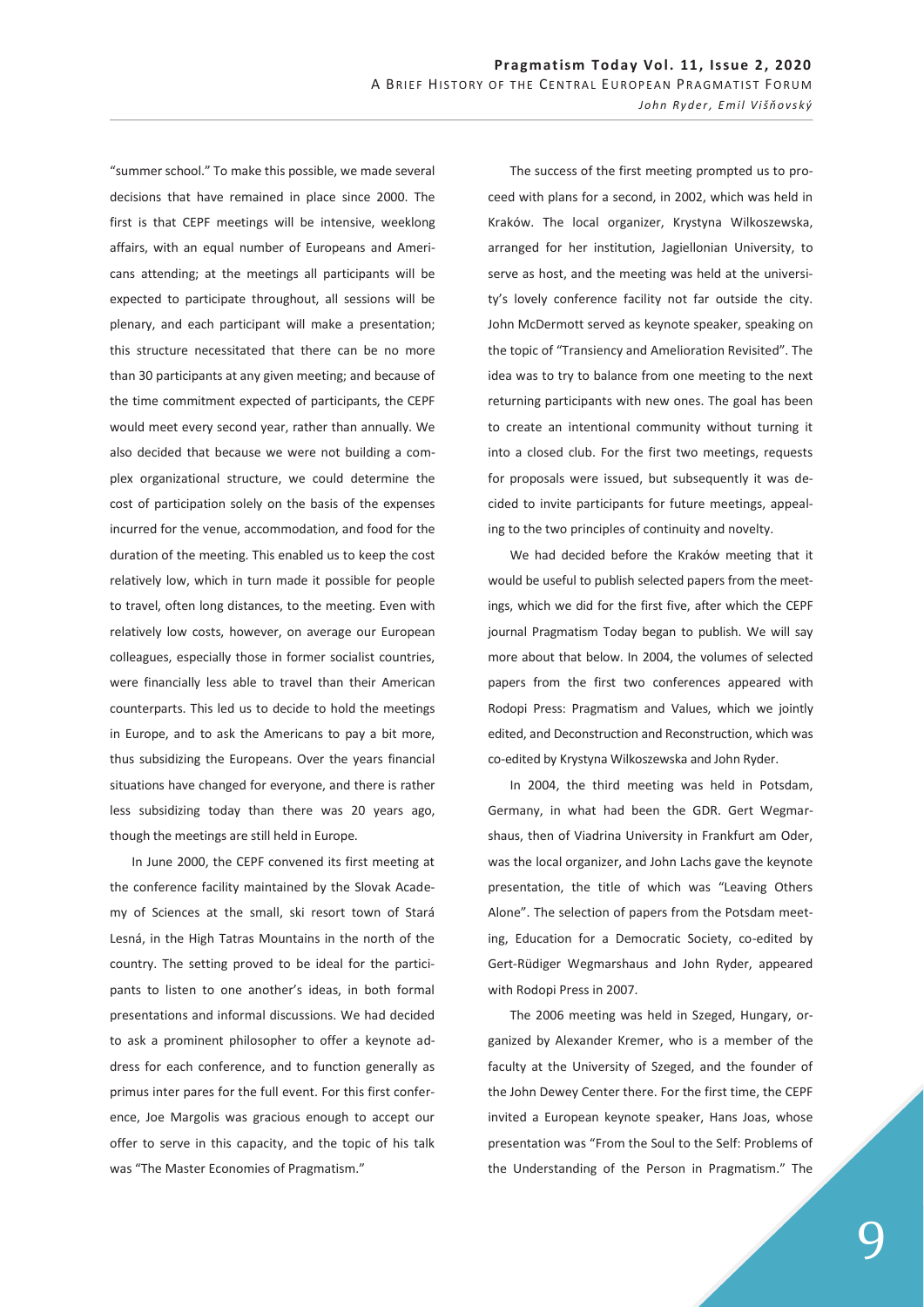volume of selected papers from Szeged, Self and Society, which was co-edited by Alexander Kremer and John Ryder, appeared in 2009, again through Rodopi.

In 2008 the CEPF met in Brno, Czech Republic, under the sponsorship of Masaryk University and through the organizing work of Radim Šip, a member of the Masaryk faculty. We were honored at that meeting to have Charlene Haddock Seigfried as the keynote speaker, who presented a paper titled "Relating Identity and Diversity". The volume of selected papers, which was the final such volume that was published, bore the title Identity and Social Transformation, co-edited by Radim Šip and John Ryder, and appeared through Rodopi Press in 2011.

At its 10th anniversary, the Central European Pragmatist Forum, with a bit of creative geography, met in Cádiz, Spain. The host institution was the University of Cádiz, with local arrangements made by Carlos Mougan Rivero, a prominent philosopher at the university and already a long-time participant in CEPF meetings. The keynote speaker in Cádiz was the well-known American Santayana scholar Herman Saatkamp, whose presentation was "Santayana: Naturalism, Democracy, and Values".

To mark the group's 10th year, the Board of Directors decided to launch a new journal that would be dedicated to contemporary scholarship on pragmatism and American philosophy generally. This was officially announced at the small 10th anniversary event held under the title "The Philosophy of Pragmatism Today" at Comenius University in Bratislava, the seat of the CEPF, on June 7, 2010, with Susan Haack as a guest, speaking on "Pragmatism, Then and Now." Pragmatism Today appeared with its first issue later in the summer of 2010. Under the tireless and able editorial leadership of Alexander Kremer, the journal, now in its 11th year, has become a mainstay of international scholarship in the area of American philosophy. Its articles are peer-reviewed, and its issues are frequently guest edited by prominent specialists in the field from Europe and the US.

In 2012, the CEPF met in Turda Romania, as guests of the Ratiu Center for Democracy, and the gracious hosts Indrei and Pamela Ratiu. The keynote address was pre-

10

sented by Larry Hickman, then Director of the Center for John Dewey Studies at Southern Illinois University in Carbondale, who spoke on "Pragmatic Religion for Global Culture". The Dewey Center, it should be pointed out, was for many meetings, including this one, a financial supporter of the CEPF. Several of the meetings also received financial support from the Cyrus H. Holley Professorship in Applied Ethics at Bloomfield College, New Jersey, through the efforts of the Cyrus H. Holley Professor, and frequent CEPF participant, Richard Hart.

The CEPF was fortunate in 2014 to meet in Wrocław, Poland, organized by Leszek Koczanowicz and hosted by the Wrocław branch of the University of Social Sciences and Humanities. Beginning with this meeting, the CEPF Board of Directors had decided to honor the group's regular participant and friend Michael Eldridge, with had recently passed away, by naming the keynote address The Michael Eldridge Memorial Lecture. The keynote speaker who delivered the lecture in Wrocław was Richard Shusterman, who spoke on "Pragmatism, Somaesthetics, and Contemporary Art".

In 2016 the meeting moved for the first time to Italy, where it was organized in Venice by Roberta Dreon and hosted by Universita Ca'Foscari. The Michael Eldridge Memorial Lecture was given, in a return performance, by Joe Margolis, whose paper was title "Norms Misjudged". At this meeting, Professor Dreon had also organized for Margolis to deliver two University Lectures, sponsored by Universita Ca'Foscari. The first lecture was "Persons as Natural Artifacts", and the second was "The Mongrel Functionality of Ordinary Discourse".

The 10th biannual meeting of the CEPF was held in 2018 in Prague, hosted by Charles University and organized by Martin Švantner of the Faculty of Humanities. The Michael Eldridge Memorial Lecture was presented in Prague by the prominent Italian philosopher Rosa Maria Calcaterra, who spoke on "Feelings and Reasons in Communication: Signposts for the Epistemology of the Self and Recognition of Others".

At the 2018 meetig, we informed the Board of Directors that after the 2020 meeting, we will step down from